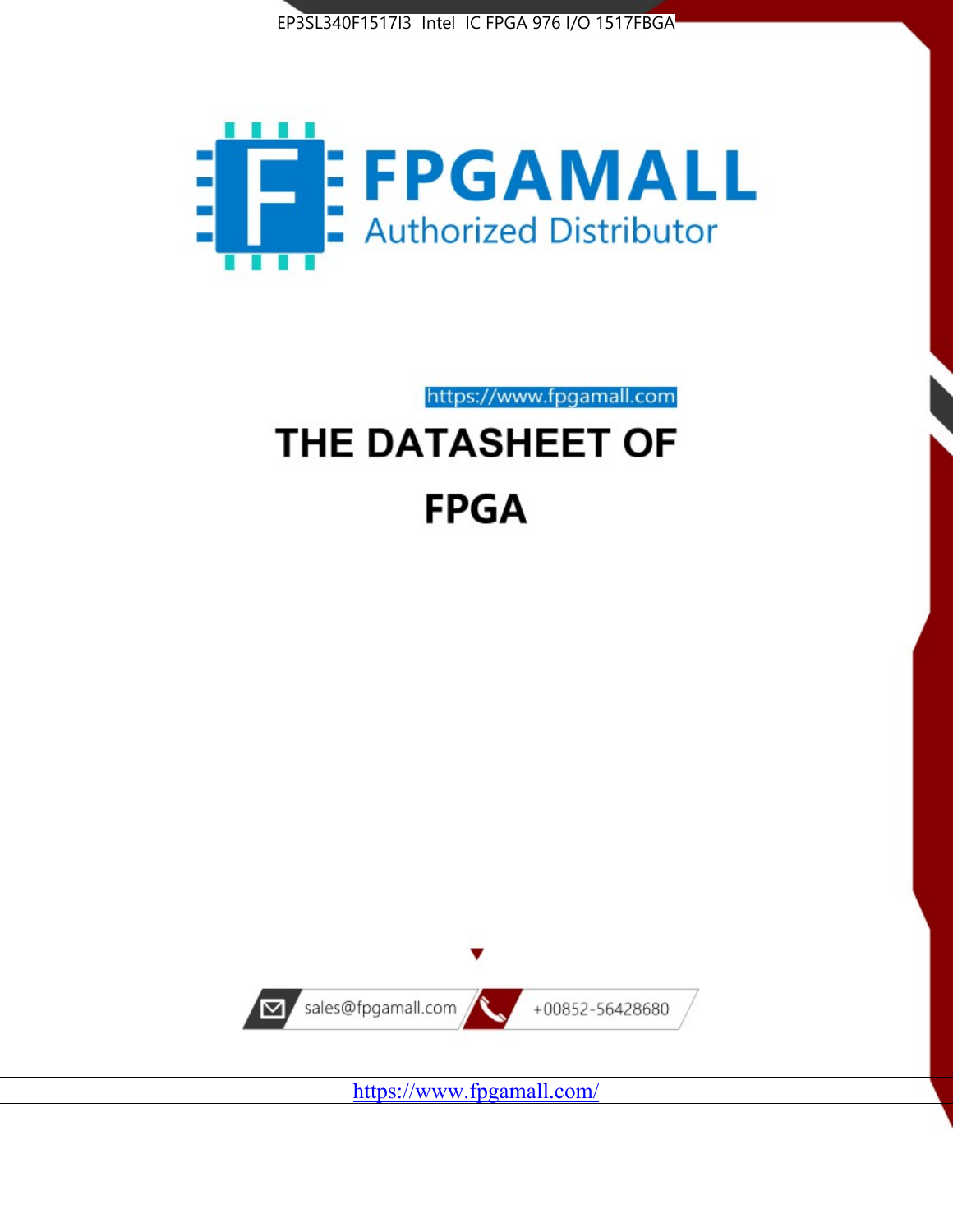EP3SL340F1517I3 Intel IC FPGA 976 I/O 1517FBGA



# **1. Stratix III Device Family Overview**

**SIII51001-1.8**

The Stratix® III family provides one of the most architecturally advanced, high-performance, low-power FPGAs in the marketplace.

Stratix III FPGAs lower power consumption through Altera's innovative Programmable Power Technology, which provides the ability to turn on the performance where needed and turn down the power consumption for blocks not in use. Selectable Core Voltage and the latest in silicon process optimizations are also employed to deliver the industry's lowest power, high-performance FPGAs.

Specifically designed for ease of use and rapid system integration, the Stratix III FPGA family offers two variants optimized to meet different application needs:

- The Stratix III *L* family provides balanced logic, memory, and multiplier ratios for mainstream applications.
- The Stratix III *E* family is memory- and multiplier-rich for data-centric applications.

Modular I/O banks with a common bank structure for vertical migration lend efficiency and flexibility to the high-speed I/O. Package and die enhancements with dynamic on-chip termination, output delay, and current strength control provide best-in-class signal integrity.

Based on a 1.1-V, 65-nm all-layer copper SRAM process, the Stratix III family is a programmable alternative to custom ASICs and programmable processors for high-performance logic, digital signal processing (DSP), and embedded designs.

Stratix III devices include optional configuration bit stream security through volatile or non-volatile 256-bit Advanced Encryption Standard (AES) encryption. Where ultra-high reliability is required, Stratix III devices include automatic error detection circuitry to detect data corruption by soft errors in the configuration random-access memory (CRAM) and user memory cells.

# **Features Summary**

Stratix III devices offer the following features:

- 48,000 to 338,000 equivalent logic elements (LEs) (refer to Table 1–1)
- 2,430 to 20,497 Kbits of enhanced TriMatrix memory consisting of three RAM block sizes to implement true dual-port memory and FIFO buffers
- High-speed DSP blocks provide dedicated implementation of 9×9, 12×12, 18×18, and 36×36 multipliers (at up to 550 MHz), multiply-accumulate functions, and finite impulse response (FIR) filters
- I/O:GND:PWR ratio of 8:1:1 along with on-die and on-package decoupling for robust signal integrity
- Programmable Power Technology, which minimizes power while maximizing device performance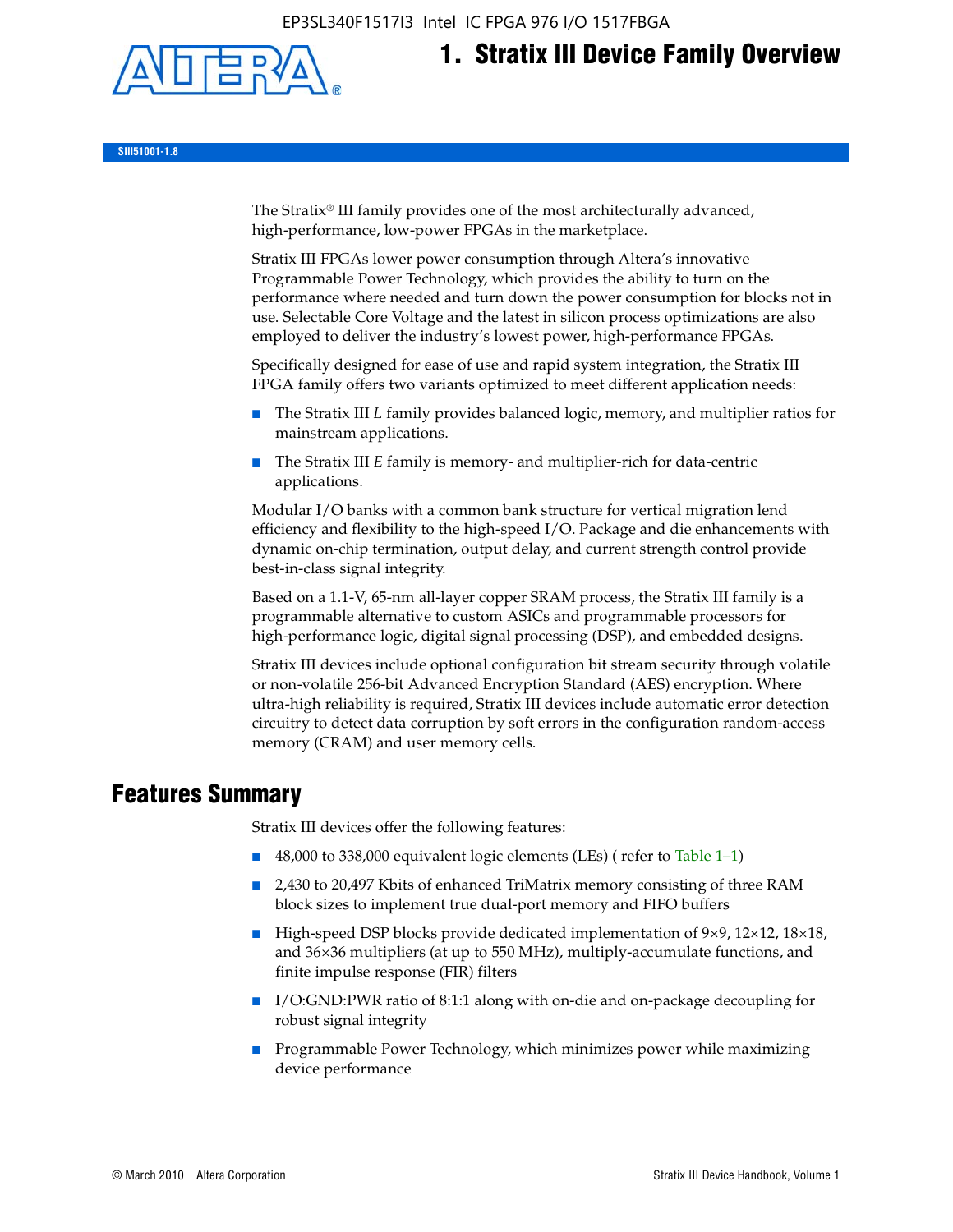- Selectable Core Voltage, available in low-voltage devices (L ordering code suffix), enables selection of lowest power or highest performance operation
- Up to 16 global clocks, 88 regional clocks, and 116 peripheral clocks per device
- Up to 12 phase-locked loops (PLLs) per device that support PLL reconfiguration, clock switchover, programmable bandwidth, clock synthesis, and dynamic phase shifting
- Memory interface support with dedicated DQS logic on all I/O banks
- Support for high-speed external memory interfaces including DDR, DDR2, DDR3 SDRAM, RLDRAM II, QDR II, and QDR II+ SRAM on up to 24 modular I/O banks
- Up to 1,104 user I/O pins arranged in 24 modular I/O banks that support a wide range of industry I/O standards
- Dynamic On-Chip Termination (OCT) with auto calibration support on all  $I/O$ banks
- High-speed differential I/O support with serializer/deserializer (SERDES) and dynamic phase alignment (DPA) circuitry for 1.6 Gbps performance
- Support for high-speed networking and communications bus standards including SPI-4.2, SFI-4, SGMII, Utopia IV, 10 Gigabit Ethernet XSBI, Rapid I/O, and NPSI
- The only high-density, high-performance FPGA with support for 256-bit AES volatile and non-volatile security key to protect designs
- Robust on-chip hot socketing and power sequencing support
- Integrated cyclical redundancy check (CRC) for configuration memory error detection with critical error determination for high availability systems support
- Built-in error correction coding (ECC) circuitry to detect and correct data errors in M144K TriMatrix memory blocks
- Nios<sup>®</sup> II embedded processor support
- Support for multiple intellectual property megafunctions from Altera® MegaCore® functions and Altera Megafunction Partners Program (AMPPSM)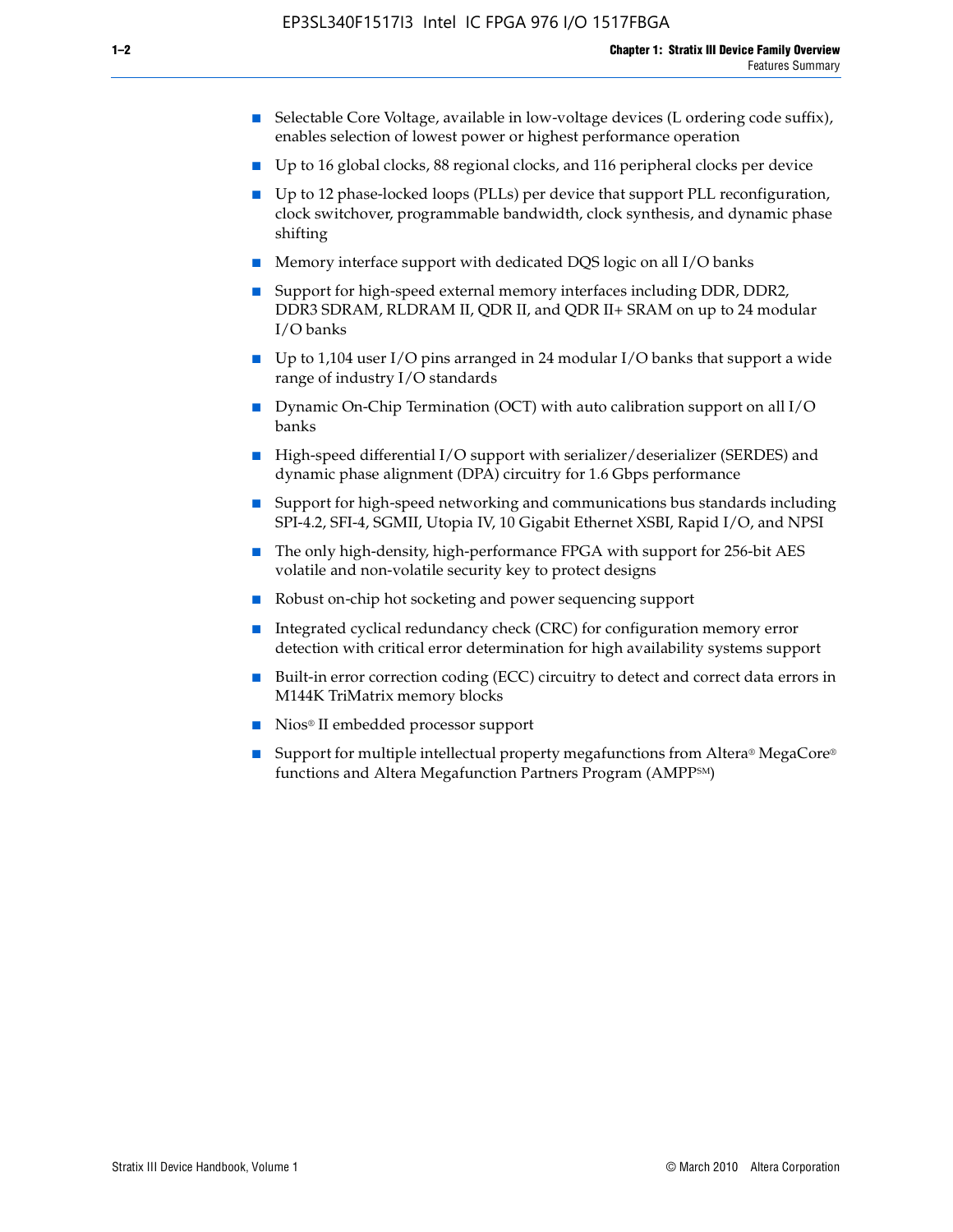#### Table 1–1 lists the Stratix III FPGA family features.

|                                       | Device/<br><b>Feature</b> | <b>ALMs</b> | LEs    | M9K<br><b>Blocks</b> | <b>M144K</b><br><b>Blocks</b> | <b>MLAB</b><br><b>Blocks</b> | <b>Total</b><br><b>Embedded</b><br><b>RAM Kbits</b> | <b>MLAB</b><br><b>RAM</b><br><b>Kbits</b><br>(1) | <b>Total</b><br><b>RAM</b><br>Kbits $(2)$ | $18\times18$ -bit<br><b>Multipliers</b><br>(FIR Mode) | <b>PLLs</b><br>(3) |
|---------------------------------------|---------------------------|-------------|--------|----------------------|-------------------------------|------------------------------|-----------------------------------------------------|--------------------------------------------------|-------------------------------------------|-------------------------------------------------------|--------------------|
|                                       | EP3SL50                   | 19K         | 47.5K  | 108                  | 6                             | 950                          | 1,836                                               | 297                                              | 2,133                                     | 216                                                   | 4                  |
|                                       | EP3SL70                   | 27K         | 67.5K  | 150                  | 6                             | 1,350                        | 2,214                                               | 422                                              | 2,636                                     | 288                                                   | 4                  |
| <b>Stratix III</b>                    | EP3SL110                  | 43K         | 107.5K | 275                  | 12                            | 2,150                        | 4,203                                               | 672                                              | 4,875                                     | 288                                                   | 8                  |
| Logic<br>Family                       | EP3SL150                  | 57K         | 142.5K | 355                  | 16                            | 2,850                        | 5,499                                               | 891                                              | 6,390                                     | 384                                                   | 8                  |
|                                       | EP3SL200                  | 80K         | 200K   | 468                  | 36                            | 4,000                        | 9,396                                               | 1,250                                            | 10,646                                    | 576                                                   | 12                 |
|                                       | EP3SL340                  | 135K        | 337.5K | 1,040                | 48                            | 6,750                        | 16,272                                              | 2,109                                            | 18,381                                    | 576                                                   | 12                 |
|                                       | EP3SE50                   | 19K         | 47.5K  | 400                  | 12                            | 950                          | 5,328                                               | 297                                              | 5,625                                     | 384                                                   | 4                  |
| <b>Stratix III</b><br><b>Enhanced</b> | EP3SE80                   | 32K         | 80K    | 495                  | 12                            | 1,600                        | 6,183                                               | 500                                              | 6,683                                     | 672                                                   | 8                  |
| Family                                | EP3SE110                  | 43K         | 107.5K | 639                  | 16                            | 2,150                        | 8,055                                               | 672                                              | 8,727                                     | 896                                                   | 8                  |
|                                       | EP3SE260                  | 102K        | 255K   | 864                  | 48                            | 5,100                        | 14,688                                              | 1.594                                            | 16,282                                    | 768                                                   | 12                 |

**Table 1–1.** FPGA Family Features for Stratix III Devices

**Notes to Table 1–1:**

(1) MLAB ROM mode supports twice the number of MLAB RAM Kbits.

(2) For total ROM Kbits, use this equation to calculate: Total ROM Kbits = Total Embedded RAM Kbits +  $[(# of MLAB blocks × 640)/1024]$ 

(3) The availability of the PLLs shown in this column is based on the device with the largest package. Refer to the *[Clock Networks and PLLs in Stratix](http://www.altera.com/literature/hb/stx3/stx3_siii51006.pdf)  [III Devices](http://www.altera.com/literature/hb/stx3/stx3_siii51006.pdf)* chapter in volume 1 of the *Stratix III Device Handbook* for the availability of the PLLs for each device.

> The Stratix III logic family (*L*) offers balanced logic, memory, and multipliers to address a wide range of applications, while the enhanced family (*E*) offers more memory and multipliers per logic and is ideal for wireless, medical imaging, and military applications.

Stratix III devices are available in space-saving FineLine BGA (FBGA) packages (refer to Table 1–2 and Table 1–3).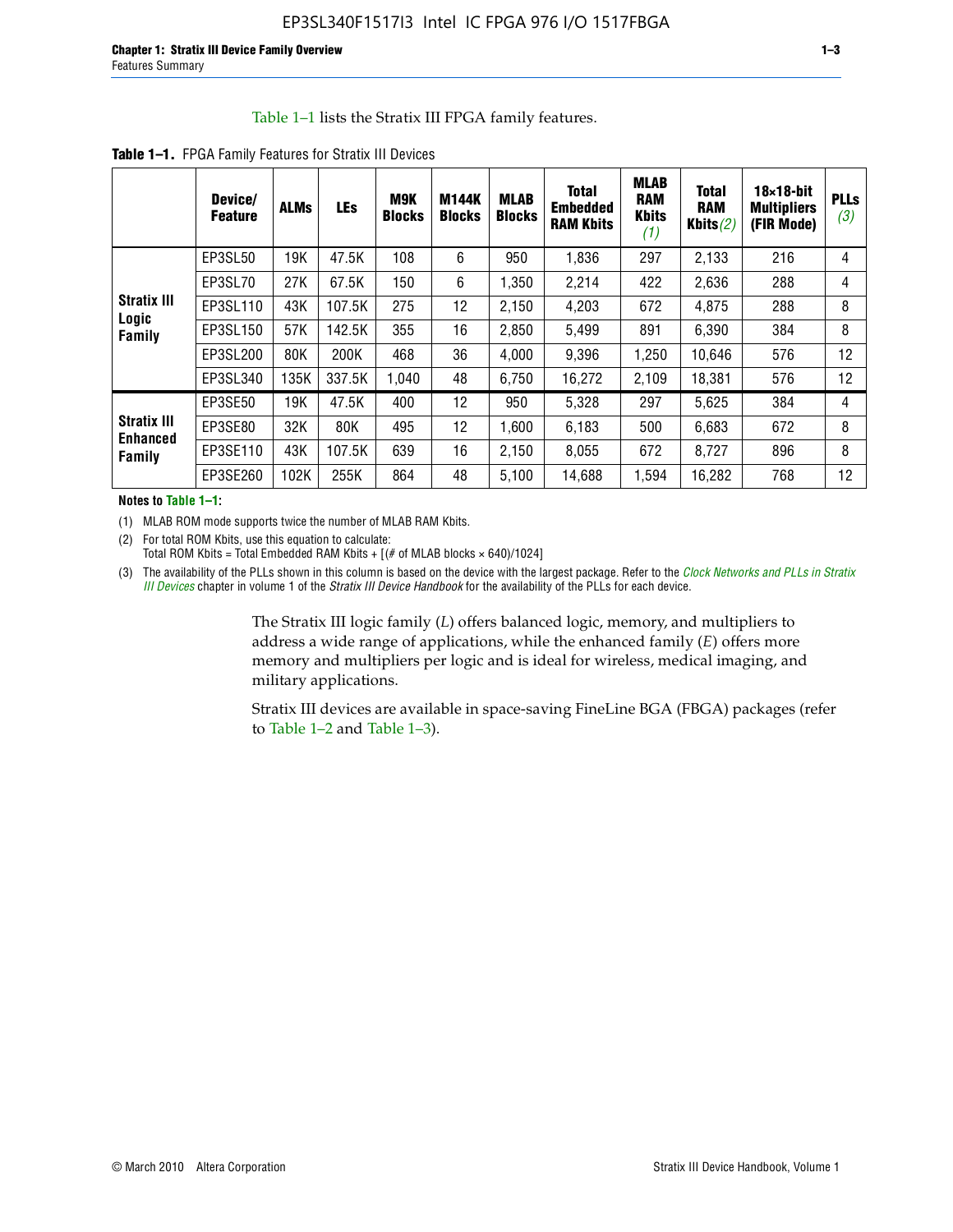Table 1–2 lists the Stratix III FPGA package options and I/O pin counts.

| <b>Device</b> | 484-Pin<br><b>FineLine</b><br>BGA(2) | <b>780-Pin</b><br><b>FineLine</b><br>BGA(2) | 1152-Pin<br><b>FineLine</b><br>BGA(2) | <b>1517-Pin</b><br><b>FineLine BGA</b><br>(3) | <b>1760-Pin</b><br><b>FineLine BGA</b><br>(3) |
|---------------|--------------------------------------|---------------------------------------------|---------------------------------------|-----------------------------------------------|-----------------------------------------------|
| EP3SL50       | 296                                  | 488                                         |                                       |                                               |                                               |
| EP3SL70       | 296                                  | 488                                         |                                       |                                               |                                               |
| EP3SL110      |                                      | 488                                         | 744                                   |                                               |                                               |
| EP3SL150      |                                      | 488                                         | 744                                   |                                               |                                               |
| EP3SL200      |                                      | 488 $(5)$                                   | 744                                   | 976                                           |                                               |
| EP3SL340      |                                      |                                             | 744 $(4)$                             | 976                                           | 1,120                                         |
| EP3SE50       | 296                                  | 488                                         |                                       |                                               |                                               |
| EP3SE80       |                                      | 488                                         | 744                                   |                                               |                                               |
| EP3SE110      |                                      | 488                                         | 744                                   |                                               |                                               |
| EP3SE260      |                                      | '488(5)                                     | 744                                   | 976                                           |                                               |

**Table 1–2.** Package Options and I/O Pin Counts *(Note 1)*

**Notes to Table 1–2:**

(1) The arrows indicate vertical migration.

- (2) All I/O pin counts include eight dedicated clock inputs (CLK1p, CLK1n, CLK3p, CLK3n, CLK8p, CLK8n, CLK10p, and CLK10n) that can be used for data inputs.
- (3) All I/O pin counts include eight dedicated clock inputs (CLK1p, CLK1n, CLK3p, CLK3n, CLK8p, CLK8n, CLK10p, and CLK10n) and eight dedicated corner PLL clock inputs (PLL\_L1\_CLKp, PLL\_L1\_CLKn, PLL\_L4\_CLKp, PLL\_L4\_CLKn, PLL\_R4\_CLKp, PLL\_R4\_CLKn, PLL\_R1\_CLKp, and PLL\_R1\_CLKn) that can be used for data inputs.
- (4) The EP3SL340 FPGA is offered only in the H1152 package, but not offered in the F1152 package.
- (5) The EP3SE260 and EP3SL200 FPGAs are offered only in the H780 package, but not offered in the F780 package.

All Stratix III devices support vertical migration within the same package (for example, you can migrate between the EP3SL50 and EP3SL70 devices in the 780-pin FineLine BGA package). Vertical migration allows you to migrate to devices whose dedicated pins, configuration pins, and power pins are the same for a given package across device densities.

To ensure that a board layout supports migratable densities within one package offering, enable the applicable vertical migration path within the Quartus® II software. On the Assignments menu, point to **Device** and click **Migration Devices**. You can migrate from the *L* family to the *E* family without increasing the number of LEs available. This minimizes the cost of vertical migration.

Table 1–3 lists the Stratix III FineLine BGA (FBGA) package sizes.

| <b>Dimension</b>     | 484 Pin | 780 Pin | <b>1152 Pin</b> | <b>1517 Pin</b> | <b>1760 Pin</b> |
|----------------------|---------|---------|-----------------|-----------------|-----------------|
| Pitch (mm)           | 1.00    | 00. ا   | 1.00            | 1.00            | 1.00            |
| Area $(mm2)$         | 529     | 841     | 1.225           | 1.600           | 1.849           |
| Length/Width (mm/mm) | 23/23   | 29/29   | 35/35           | 40/40           | 43/43           |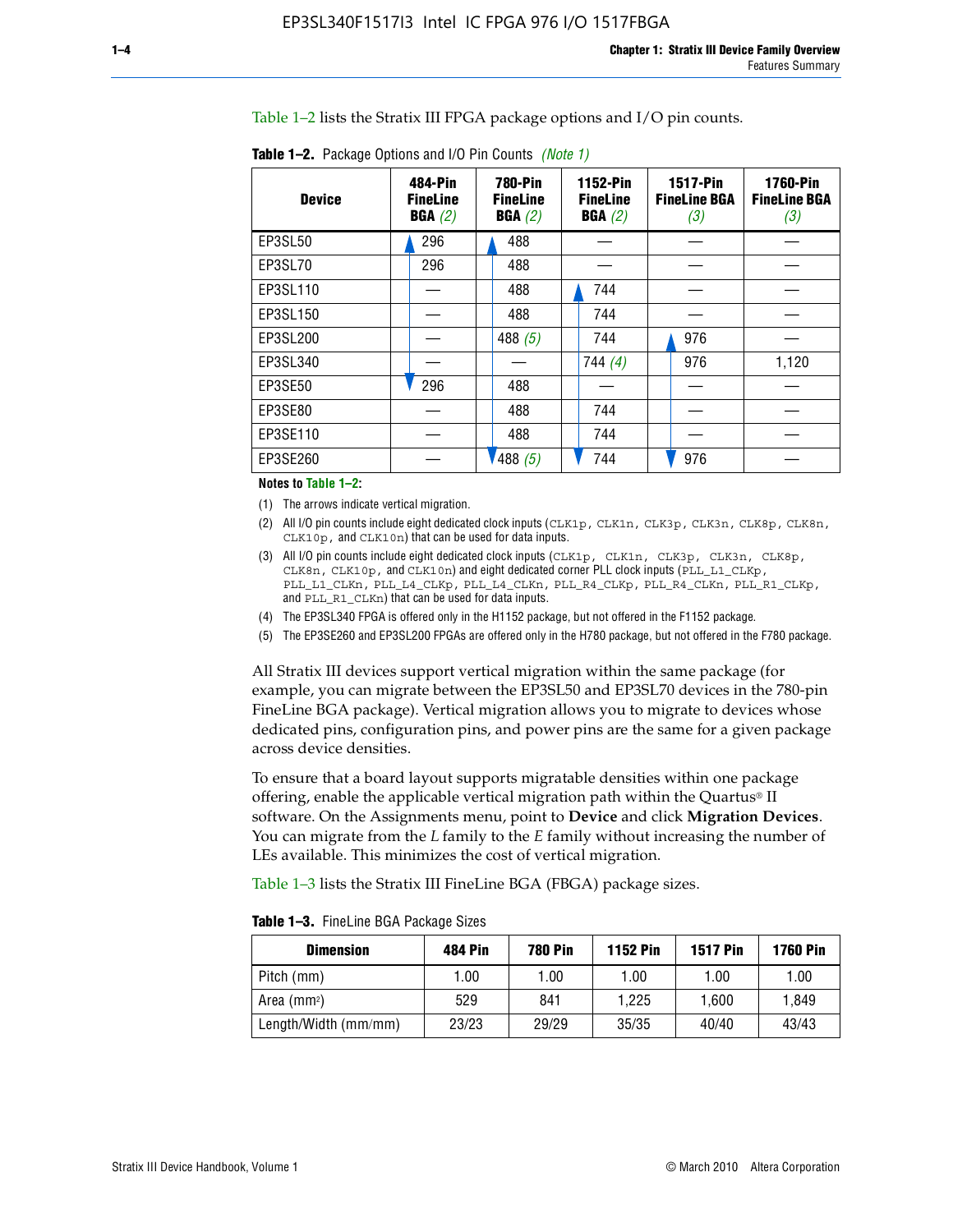Table 1–4 lists the Stratix III Hybrid FineLine BGA (HBGA) package sizes.

**Table 1–4.** Hybrid FineLine BGA Package Sizes

| <b>Dimension</b>     | <b>780 Pin</b> | <b>1152 Pin</b> |
|----------------------|----------------|-----------------|
| Pitch (mm)           | 1.00           | 1.00            |
| Area $(mm^2)$        | 1.089          | 1.600           |
| Length/Width (mm/mm) | 33/33          | 40/40           |

Stratix III devices are available in up to three speed grades: –2, –3, and –4, with –2 being the fastest. Stratix III devices are offered in both commercial and industrial temperature range ratings with leaded and lead-free packages. Selectable Core Voltage is available in specially marked low-voltage devices (*L* ordering code suffix).

Table 1–5 lists the Stratix III device speed grades.

Table 1-5. Speed Grades for Stratix III Devices (Part 1 of 2)

| <b>Device</b> | <b>Temperature</b><br>Grade | 484 - Pin<br><b>FineLine</b><br><b>BGA</b> | <b>780-Pin</b><br><b>FineLine</b><br><b>BGA</b> | <b>780-Pin</b><br><b>Hybrid</b><br><b>FineLine</b><br><b>BGA</b> | 1152-Pin<br><b>FineLine</b><br><b>BGA</b> | 1152-Pin<br><b>Hybrid</b><br><b>FineLine</b><br><b>BGA</b> | <b>1517-Pin</b><br><b>FineLine</b><br><b>BGA</b> | 1760-Pin<br><b>FineLine</b><br><b>BGA</b> |
|---------------|-----------------------------|--------------------------------------------|-------------------------------------------------|------------------------------------------------------------------|-------------------------------------------|------------------------------------------------------------|--------------------------------------------------|-------------------------------------------|
| EP3SL50       | Commercial                  | $-2, -3, -4,$<br>$-4L$                     | $-2, -3, -4,$<br>$-4L$                          |                                                                  |                                           |                                                            |                                                  |                                           |
|               | Industrial                  | $-3, -4, -4L$                              | $-3, -4, -4L$                                   | $\equiv$                                                         | $\equiv$                                  | $\equiv$                                                   | $\equiv$                                         | $\overline{\phantom{0}}$                  |
| EP3SL70       | Commercial                  | $-2, -3, -4,$<br>$-41$                     | $-2, -3, -4,$<br>$-41$                          |                                                                  |                                           |                                                            |                                                  |                                           |
|               | Industrial                  | $-3, -4, -4L$                              | $-3, -4, -4L$                                   | $\qquad \qquad -$                                                | $\overline{\phantom{0}}$                  | $\equiv$                                                   | $\equiv$                                         | $\equiv$                                  |
| EP3SL110      | Commercial                  |                                            | $-2, -3, -4,$<br>$-4L$                          |                                                                  | $-2, -3, -4,$<br>$-4L$                    |                                                            |                                                  |                                           |
|               | Industrial                  | $\equiv$                                   | $-3, -4, -4L$                                   |                                                                  | $-3, -4, -4L$                             | $\frac{1}{2}$                                              | $\equiv$                                         | $\equiv$                                  |
| EP3SL150      | Commercial                  |                                            | $-2, -3, -4,$<br>$-41$                          |                                                                  | $-2, -3, -4,$<br>$-41$                    |                                                            |                                                  |                                           |
|               | Industrial                  | $\overline{\phantom{m}}$                   | $-3, -4, -4L$                                   | $\overline{\phantom{m}}$                                         | $-3, -4, -4L$                             | $\overline{\phantom{m}}$                                   | $\overline{\phantom{0}}$                         | $\overbrace{\phantom{12322111}}$          |
| EP3SL200      | Commercial                  |                                            |                                                 | $-2, -3, -4,$<br>$-4L$                                           | $-2,-3,-4,$<br>$-4L$                      |                                                            | $-2,-3,-4,$<br>$-4L$                             |                                           |
|               | Industrial (1)              | $\equiv$                                   | $\equiv$                                        | $-3, -4, -4L$                                                    | $-3, -4, -4L$                             | $\frac{1}{1}$                                              | $-3, -4, -4L$                                    | $\equiv$                                  |
| EP3SL340      | Commercial                  | $\equiv$                                   | $\qquad \qquad$                                 | $\overline{\phantom{0}}$                                         | $\overline{\phantom{m}}$                  |                                                            | $-2, -3, -4$ $-2, -3, -4$                        | $-2, -3, -4$                              |
|               | Industrial (1)              |                                            | $\equiv$                                        | $\overline{\phantom{0}}$                                         | $\overline{\phantom{0}}$                  |                                                            | $-3, -4, -4$ $-3, -4, -4$                        | $-3, -4, -4L$                             |
| EP3SE50       | Commercial                  | $-2, -3, -4,$<br>$-4L$                     | $-2, -3, -4,$<br>$-4L$                          |                                                                  |                                           |                                                            |                                                  |                                           |
|               | Industrial                  | $-3, -4, -4L$                              | $-3, -4, -4L$                                   | $\equiv$                                                         | $\equiv$                                  | $\overline{\phantom{0}}$                                   | $\equiv$                                         | $\overline{\phantom{0}}$                  |
| EP3SE80       | Commercial                  |                                            | $-2, -3, -4,$<br>$-41$                          |                                                                  | $-2, -3, -4,$<br>$-41$                    |                                                            |                                                  |                                           |
|               | Industrial                  | $\overline{\phantom{m}}$                   | $-3, -4, -4L$                                   |                                                                  | $-3, -4, -4L$                             | $\qquad \qquad$                                            | $\equiv$                                         |                                           |
| EP3SE110      | Commercial                  |                                            | $-2, -3, -4,$<br>$-4L$                          |                                                                  | $-2, -3, -4,$<br>$-4L$                    |                                                            |                                                  |                                           |
|               | Industrial                  |                                            | $-3, -4, -4L$                                   | $\equiv$                                                         | $-3, -4, -4L$                             |                                                            |                                                  |                                           |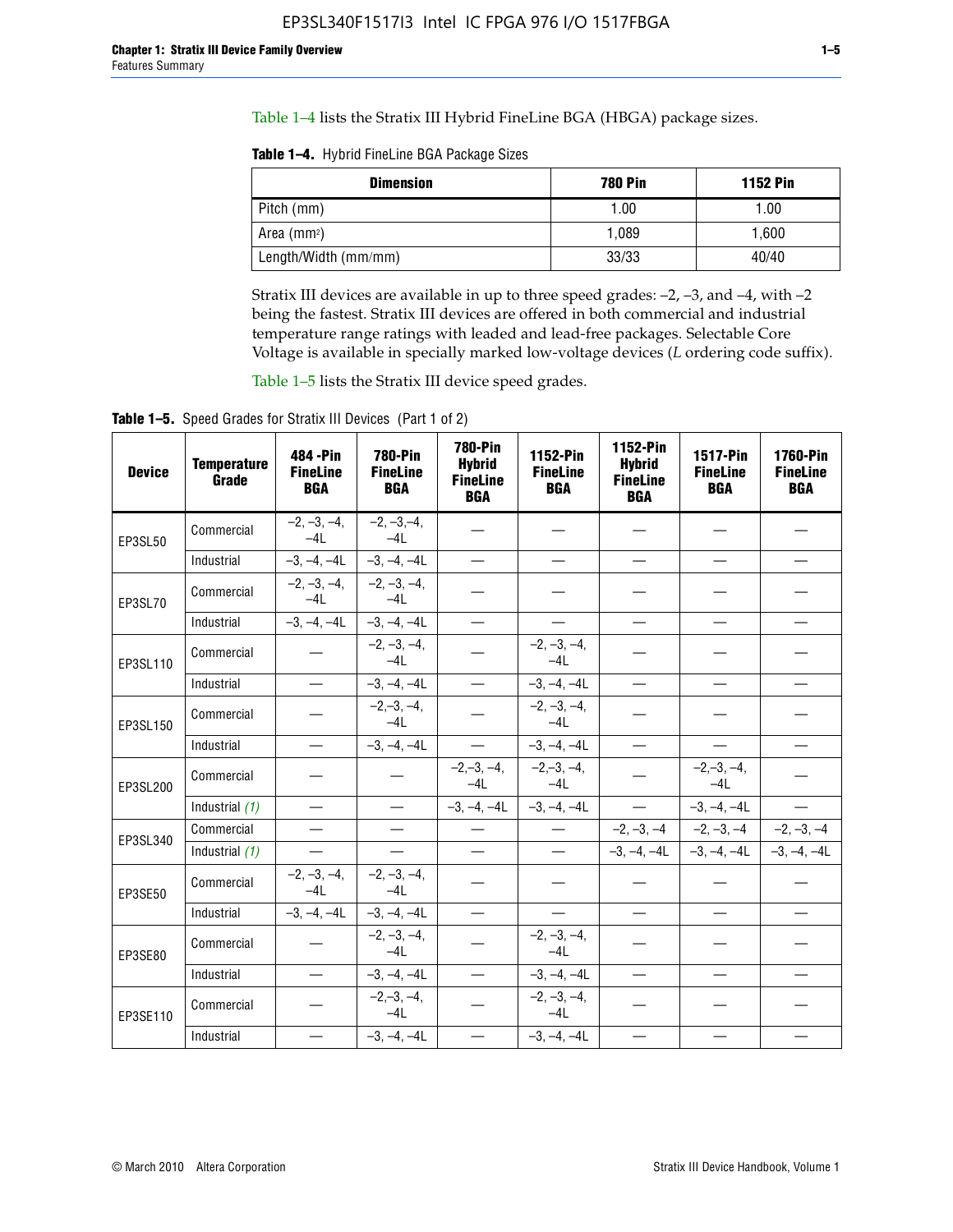| <b>Device</b> | Temperature<br>Grade | 484 - Pin<br><b>FineLine</b><br><b>BGA</b> | 780-Pin<br><b>FineLine</b><br>BGA | 780-Pin<br><b>Hybrid</b><br><b>FineLine</b><br><b>BGA</b> | <b>1152-Pin</b><br><b>FineLine</b><br><b>BGA</b> | 1152-Pin<br><b>Hybrid</b><br><b>FineLine</b><br><b>BGA</b> | <b>1517-Pin</b><br><b>FineLine</b><br>BGA | 1760-Pin<br><b>FineLine</b><br>BGA |
|---------------|----------------------|--------------------------------------------|-----------------------------------|-----------------------------------------------------------|--------------------------------------------------|------------------------------------------------------------|-------------------------------------------|------------------------------------|
| EP3SE260      | Commercial           |                                            |                                   | $-2, -3, -4,$<br>$-4L$                                    | $-2, -3, -4,$<br>$-4L$                           |                                                            | $-2, -3, -4,$<br>$-4L$                    |                                    |
|               | Industrial $(1)$     |                                            |                                   | $-3, -4, -4L$                                             | $-3, -4, -4L$                                    |                                                            | $-3, -4, -4L$                             |                                    |

**Table 1–5.** Speed Grades for Stratix III Devices (Part 2 of 2)

**Note to Table 1–5:**

(1) For EP3SL340, EP3SL200, and EP3SE260 devices, the industrial junction temperature range for –4L is 0–100°C, regardless of supply voltage.

# **Architecture Features**

The following section describes the various features of the Stratix III family FPGAs.

## **Logic Array Blocks and Adaptive Logic Modules**

The Logic Array Block (LAB) is composed of basic building blocks known as Adaptive Logic Modules (ALMs) that can be configured to implement logic, arithmetic, and register functions. Each LAB consists of ten ALMs, carry chains, shared arithmetic chains, LAB control signals, local interconnect, and register chain connection lines. ALMs are part of a unique, innovative logic structure that delivers faster performance, minimizes area, and reduces power consumption. ALMs expand the traditional 4-input look-up table architecture to 7 inputs, increasing performance by reducing LEs, logic levels, and associated routing. In addition, ALMs maximize DSP performance with dedicated functionality to efficiently implement adder trees and other complex arithmetic functions. The Quartus II Compiler places associated logic in an LAB or adjacent LABs, allowing the use of local, shared arithmetic chain, and register chain connections for performance and area efficiency.

The Stratix III LAB has a new derivative called Memory LAB (or MLAB), which adds SRAM memory capability to the LAB. MLAB is a superset of the LAB and includes all LAB features. MLABs support a maximum of 320 bits of simple dual-port Static Random Access Memory (SRAM). Each ALM in an MLAB can be configured as a 16×2 block, resulting in a configuration of 16×20 simple dual port SRAM block. MLAB and LAB blocks always co-exist as pairs in all Stratix III families, allowing up to 50% of the logic (LABs) to be traded for memory (MLABs).



f For more information about LABs and ALMs, refer to the *[Logic Array Blocks and](http://www.altera.com/literature/hb/stx3/stx3_siii51002.pdf)  [Adaptive Logic Modules in Stratix III Devices](http://www.altera.com/literature/hb/stx3/stx3_siii51002.pdf)* chapter.



For more information about MLAB modes, features and design considerations, refer to the *[TriMatrix Embedded Memory Blocks in Stratix III Devices](http://www.altera.com/literature/hb/stx3/stx3_siii51004.pdf)* chapter.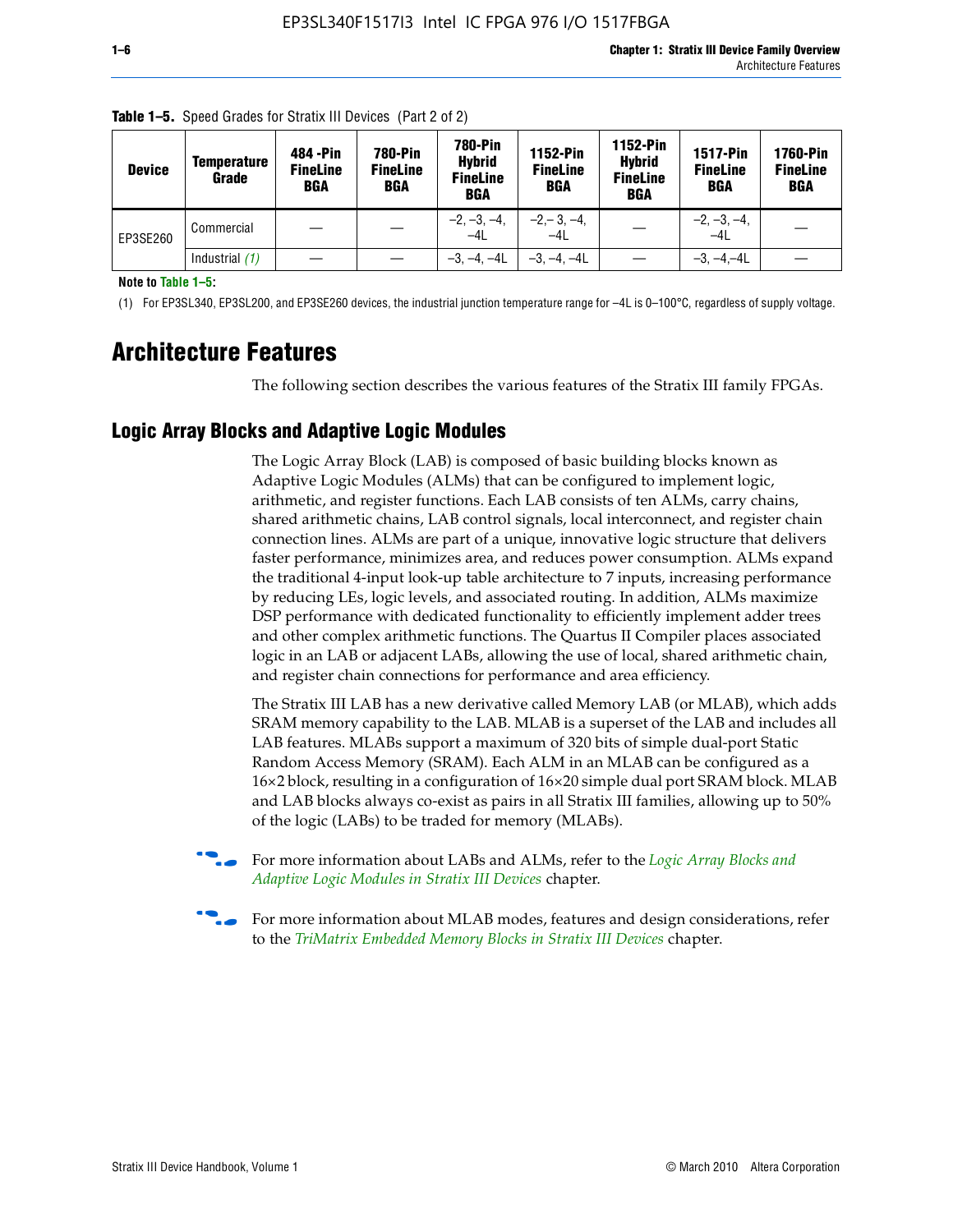#### **MultiTrack Interconnect**

In the Stratix III architecture, connections between ALMs, TriMatrix memory, DSP blocks, and device I/O pins are provided by the MultiTrack interconnect structure with DirectDrive technology. The MultiTrack interconnect consists of continuous, performance-optimized row and column interconnects that span fixed distances. A routing structure with fixed length resources for all devices allows predictable and repeatable performance when migrating through different device densities. The MultiTrack interconnect provides 1-hop connection to 34 adjacent LABs, 2-hop connections to 96 adjacent LABs and 3-hop connections to 160 adjacent LABs.

DirectDrive technology is a deterministic routing technology that ensures identical routing resource usage for any function regardless of placement in the device. The MultiTrack interconnect and DirectDrive technology simplify the integration stage of block-based designing by eliminating the reoptimization cycles that typically follow design changes and additions. The Quartus II Compiler also automatically places critical design paths on faster interconnects to improve design performance.

#### **For more information, refer to the** *[MultiTrack Interconnect in Stratix III Devices](http://www.altera.com/literature/hb/stx3/stx3_siii51003.pdf)* **chapter.**

### **TriMatrix Embedded Memory Blocks**

TriMatrix embedded memory blocks provide three different sizes of embedded SRAM to efficiently address the needs of Stratix III FPGA designs. TriMatrix memory includes the following blocks:

- 320-bit MLAB blocks optimized to implement filter delay lines, small FIFO buffers, and shift registers
- 9-Kbit M9K blocks that can be used for general purpose memory applications
- 144-Kbit M144K blocks that are ideal for processor code storage, packet and video frame buffering

Each embedded memory block can be independently configured to be a single- or dual-port RAM, ROM, or shift register via the Quartus II MegaWizard™ Plug-In Manager. Multiple blocks of the same type can also be stitched together to produce larger memories with minimal timing penalty. TriMatrix memory provides up to 16,272 Kbits of embedded SRAM at up to 600 MHz operation.

For more information about TriMatrix memory blocks, modes, features, and design considerations, refer to the *[TriMatrix Embedded Memory Blocks in Stratix III Devices](http://www.altera.com/literature/hb/stx3/stx3_siii51004.pdf)* chapter.

#### **DSP Blocks**

Stratix III devices have dedicated high-performance digital signal processing (DSP) blocks optimized for DSP applications requiring high data throughput. Stratix III devices provide you with the ability to implement various high-performance DSP functions easily. Complex systems such as WiMAX, 3GPP WCDMA, CDMA2000, voice over Internet Protocol (VoIP), H.264 video compression, and high-definition television (HDTV) require high-performance DSP blocks to process data. These system designs typically use DSP blocks to implement finite impulse response (FIR) filters, complex FIR filters, infinite impulse response (IIR) filters, fast Fourier transform (FFT) functions, and discrete cosine transform (DCT) functions.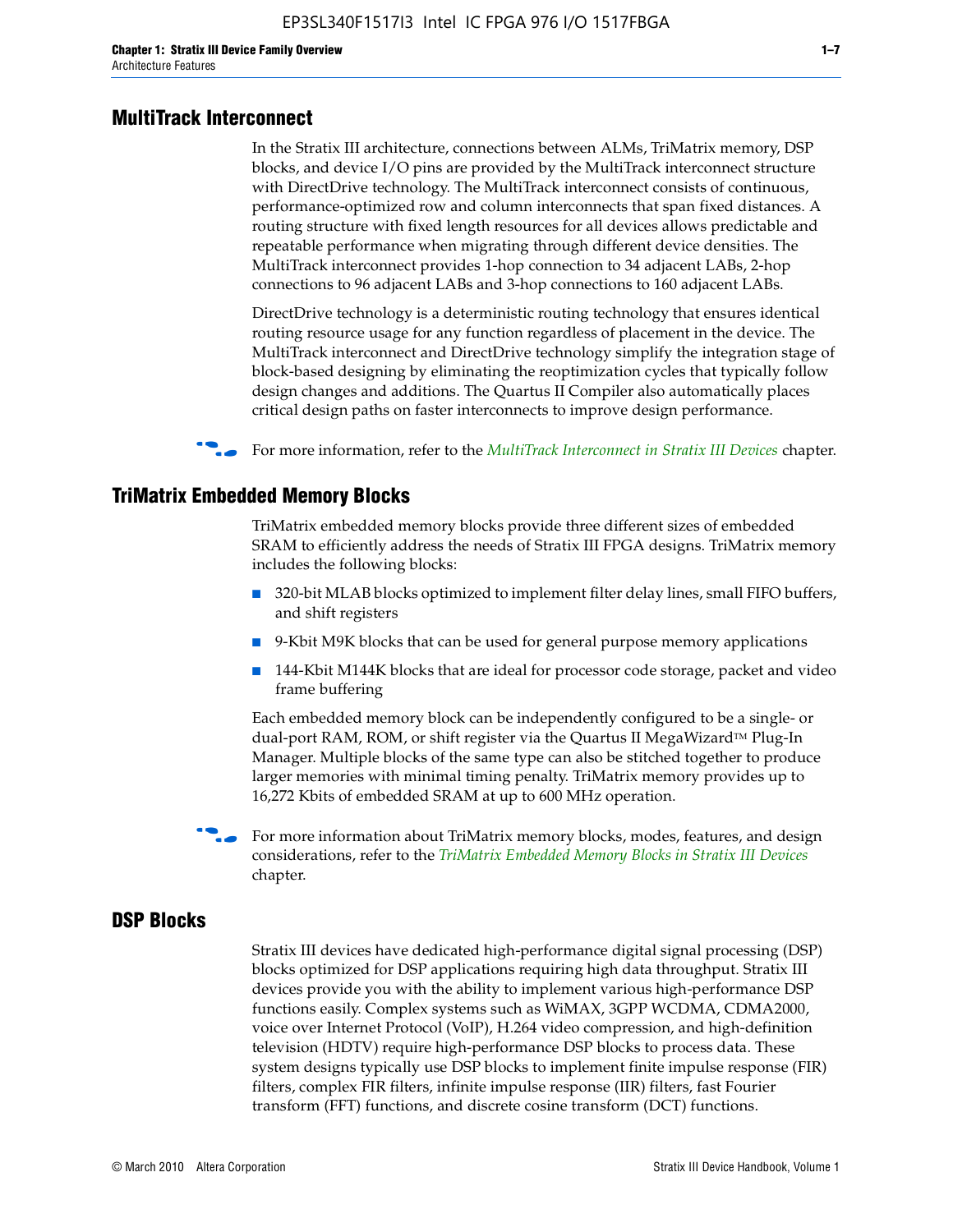Stratix III devices have up to 112 DSP blocks. The architectural highlights of the Stratix III DSP block are the following:

- High-performance, power optimized, fully pipelined multiplication operations
- Native support for 9-bit, 12-bit, 18-bit, and 36-bit word lengths
- Native support for 18-bit complex multiplications
- Efficient support for floating point arithmetic formats (24-bit for Single Precision and 53-bit for Double Precision)
- Signed and unsigned input support
- Built-in addition, subtraction, and accumulation units to efficiently combine multiplication results
- Cascading 18-bit input bus to form tap-delay lines
- Cascading 44-bit output bus to propagate output results from one block to the next block
- Rich and flexible arithmetic rounding and saturation units
- Efficient barrel shifter support
- Loopback capability to support adaptive filtering

DSP block multipliers can optionally feed an adder/subtractor or accumulator in the block depending on user configuration. This option saves ALM routing resources and increases performance, because all connections and blocks are inside the DSP block. Additionally, the DSP Block input registers can efficiently implement shift registers for FIR filter applications, and the Stratix III DSP blocks support rounding and saturation. The Quartus II software includes megafunctions that control the mode of operation of the DSP blocks based on user parameter settings.

f For more information, refer to the *[DSP Blocks in Stratix III Devices](http://www.altera.com/literature/hb/stx3/stx3_siii51005.pdf)* chapter.

### **Clock Networks and PLLs**

Stratix III devices provide dedicated Global Clock Networks (GCLKs), Regional Clock Networks (RCLKs), and Periphery Clock Networks (PCLKs). These clocks are organized into a hierarchical clock structure that provides up to 104 unique clock domains (16 GCLK + 88 RCLK) within the Stratix III device and allows for up to 38 (16 GCLK + 22 RCLK) unique GCLK/RCLK clock sources per device quadrant.

Stratix III devices deliver abundant PLL resources with up to 12 PLLs per device and up to 10 outputs per PLL. Every output can be independently programmed, creating a unique, customizable clock frequency. Inherent jitter filtration and fine granularity control over multiply, divide ratios, and dynamic phase-shift reconfiguration provide the high-performance precision required in today's high-speed applications. Stratix III PLLs are feature rich, supporting advanced capabilities such as clock switchover, reconfigurable phase shift, PLL reconfiguration, and reconfigurable bandwidth. PLLs can be used for general-purpose clock management supporting multiplication, phase shifting, and programmable duty cycle. Stratix III PLLs also support external feedback mode, spread-spectrum input clock tracking, and post-scale counter cascading.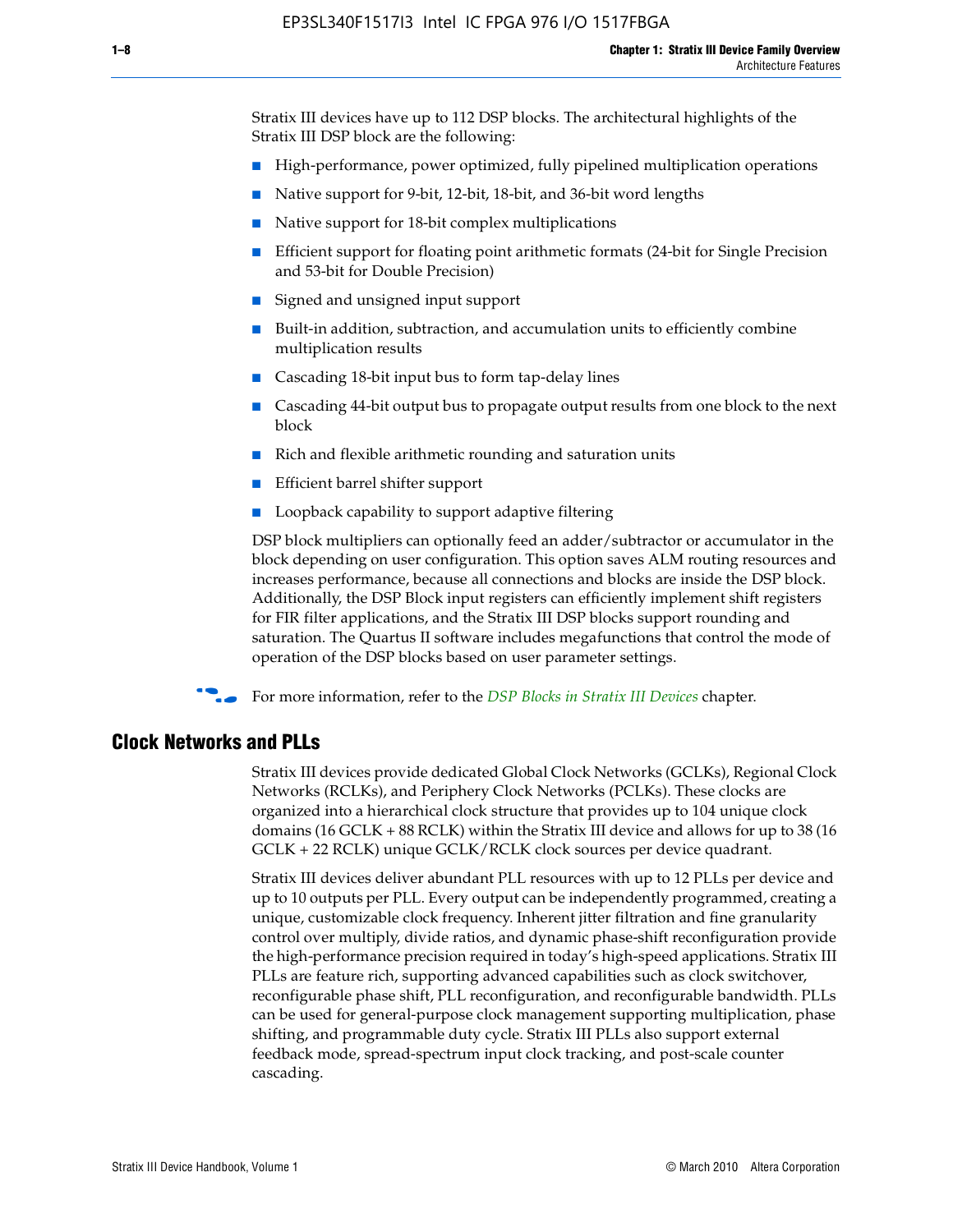f For more information, refer to the *[Clock Networks and PLLs in Stratix III Devices](http://www.altera.com/literature/hb/stx3/stx3_siii51006.pdf)* chapter.

## **I/O Banks and I/O Structure**

Stratix III devices contain up to 24 modular I/O banks, each of which contains 24, 32, 36, 40, or 48 I/Os. This modular bank structure improves pin efficiency and eases device migration. The I/O banks contain circuitry to support external memory interfaces at speeds up to 533 MHz and high-speed differential I/O interfaces meeting up to 1.6 Gbps performance. It also supports high-speed differential inputs and outputs running at speeds up to 800 MHz.

Stratix III devices support a wide range of industry I/O standards, including single-ended, voltage referenced single-ended, and differential I/O standards. The Stratix III I/O supports programmable bus hold, programmable pull-up resistor, programmable slew rate, programmable drive strength, programmable output delay control, and open-drain output. Stratix III devices also support on-chip series  $(R<sub>s</sub>)$  and on-chip parallel  $(R_T)$  termination with auto calibration for single-ended I/O standards and on-chip differential termination  $(R_D)$  for LVDS I/O standards on Left/Right I/O banks. Dynamic OCT is also supported on bi-directional I/O pins in all I/O banks.

**For more information, refer to the** *[Stratix III Device I/O Features](http://www.altera.com/literature/hb/stx3/stx3_siii51007.pdf)* **chapter.** 

# **External Memory Interfaces**

The Stratix III I/O structure has been completely redesigned to provide flexibility and enable high-performance support for existing and emerging external memory standards such as DDR, DDR2, DDR3, QDR II, QDR II+, and RLDRAM II at frequencies of up to 533 MHz.

Packed with features such as dynamic on-chip termination, trace mismatch compensation, read/write leveling, half-rate registers, and 4-to 36-bit programmable DQ group widths, Stratix III I/Os supply the built-in functionality required for rapid and robust implementation of external memory interfaces. Double data-rate support is found on all sides of the Stratix III device. Stratix III devices provide an efficient architecture to quickly and easily fit wide external memory interfaces exactly where you want them.

A self-calibrating soft IP core (ALTMEMPHY), optimized to take advantage of the Stratix III device I/O, along with the Quartus II timing analysis tool (TimeQuest), provide the total solution for the highest reliable frequency of operation across process voltage and temperature.

f For more information about external memory interfaces, refer to the *[External Memory](http://www.altera.com/literature/hb/stx3/stx3_siii51008.pdf)  [Interfaces in Stratix III Devices](http://www.altera.com/literature/hb/stx3/stx3_siii51008.pdf)* chapter.

#### **High-Speed Differential I/O Interfaces with DPA**

Stratix III devices contain dedicated circuitry for supporting differential standards at speeds up to 1.6 Gbps. The high-speed differential I/O circuitry supports the following high-speed I/O interconnect standards and applications: Utopia IV, SPI-4.2, SFI-4, 10 Gigabit Ethernet XSBI, Rapid I/O, and NPSI. Stratix III devices support 2×, 4×, 6×, 7×, 8×, and 10× SERDES modes for high-speed differential I/O interfaces and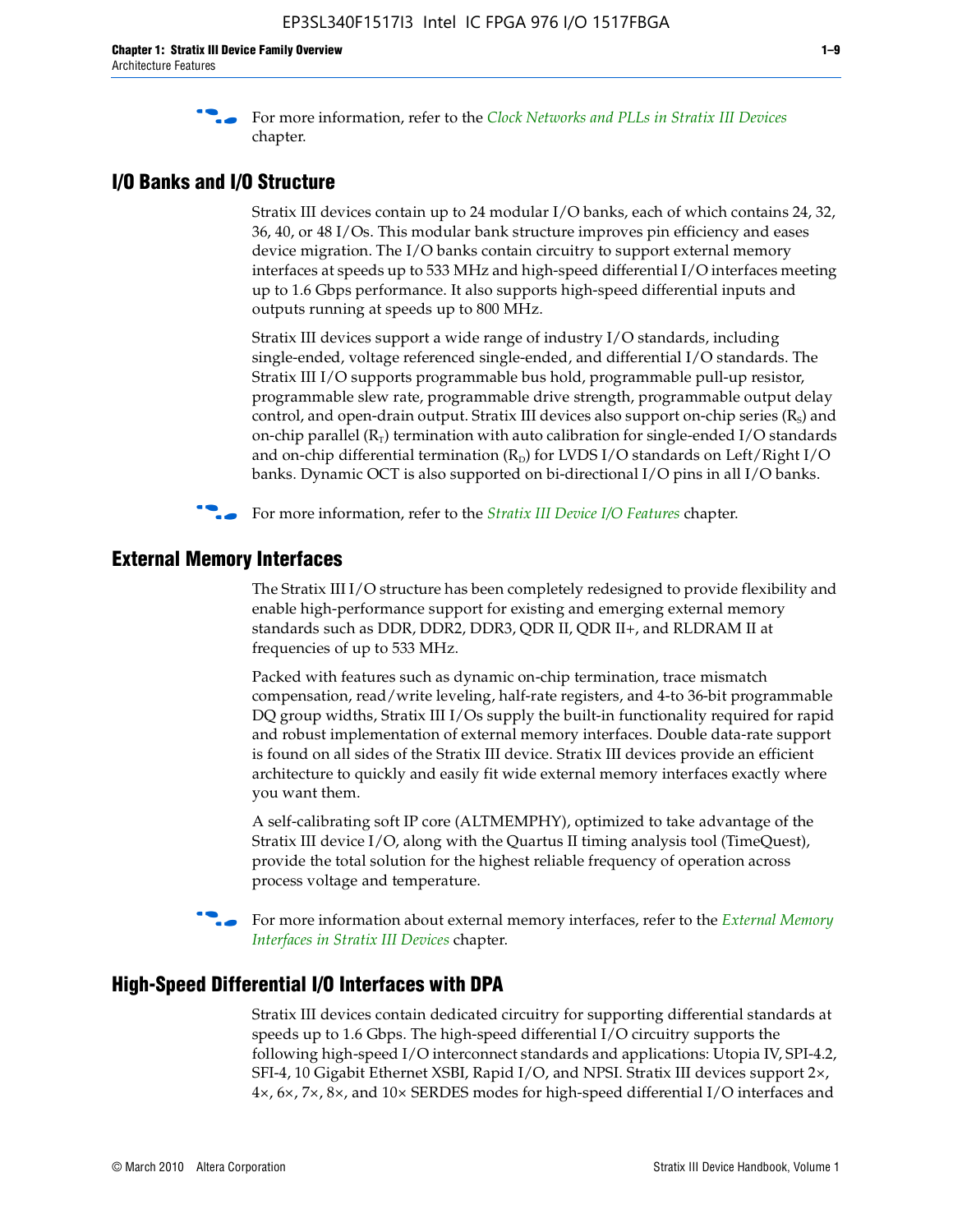4×, 6×, 7×, 8×, and 10× SERDES modes when using the dedicated DPA circuitry. DPA minimizes bit errors, simplifies PCB layout and timing management for high-speed data transfer, and eliminates channel-to-channel and channel-to-clock skew in high-speed data transmission systems. Soft CDR can also be implemented, enabling low-cost 1.6-Gbps clock embedded serial links.

Stratix III devices have the following dedicated circuitry for high-speed differential I/O support:

- Differential I/O buffer
- Transmitter serializer
- Receiver deserializer
- Data realignment
- Dynamic phase aligner (DPA)
- Soft CDR functionality
- Synchronizer (FIFO buffer)
- PLLs

**For more information, refer to the** *High Speed Differential I/O Interfaces with DPA in [Stratix III Devices](http://www.altera.com/literature/hb/stx3/stx3_siii51009.pdf)* chapter.

#### **Hot Socketing and Power-On Reset**

Stratix III devices are hot-socketing compliant. Hot socketing is also known as hot plug-in or hot swap, and power sequencing support without the use of any external devices. Robust on-chip hot-socketing and power-sequencing support ensures proper device operation independent of the power-up sequence. You can insert or remove a Stratix III board in a system during system operation without causing undesirable effects to the running system bus or the board that was inserted into the system.

The hot-socketing feature makes it easier to use Stratix III devices on PCBs that also contain a mixture of 3.3-V, 3.0-V, 2.5-V, 1.8-V, 1.5-V, and 1.2-V devices. With the Stratix III hot socketing feature, you do not need to ensure a specific power-up sequence for each device on the board.

f For more information, refer to the *[Hot Socketing and Power-On Reset in Stratix III](http://www.altera.com/literature/hb/stx3/stx3_siii51010.pdf)  [Device](http://www.altera.com/literature/hb/stx3/stx3_siii51010.pdf)s* chapter.

## **Configuration**

Stratix III devices are configured using one of the following four configuration schemes:

- Fast passive parallel (FPP)
- Fast active serial (AS)
- Passive serial (PS)
- Joint Test Action Group (JTAG)

All configuration schemes use either an external controller (for example, a  $MAX<sup>®</sup>$  II device or microprocessor), a configuration device, or a download cable.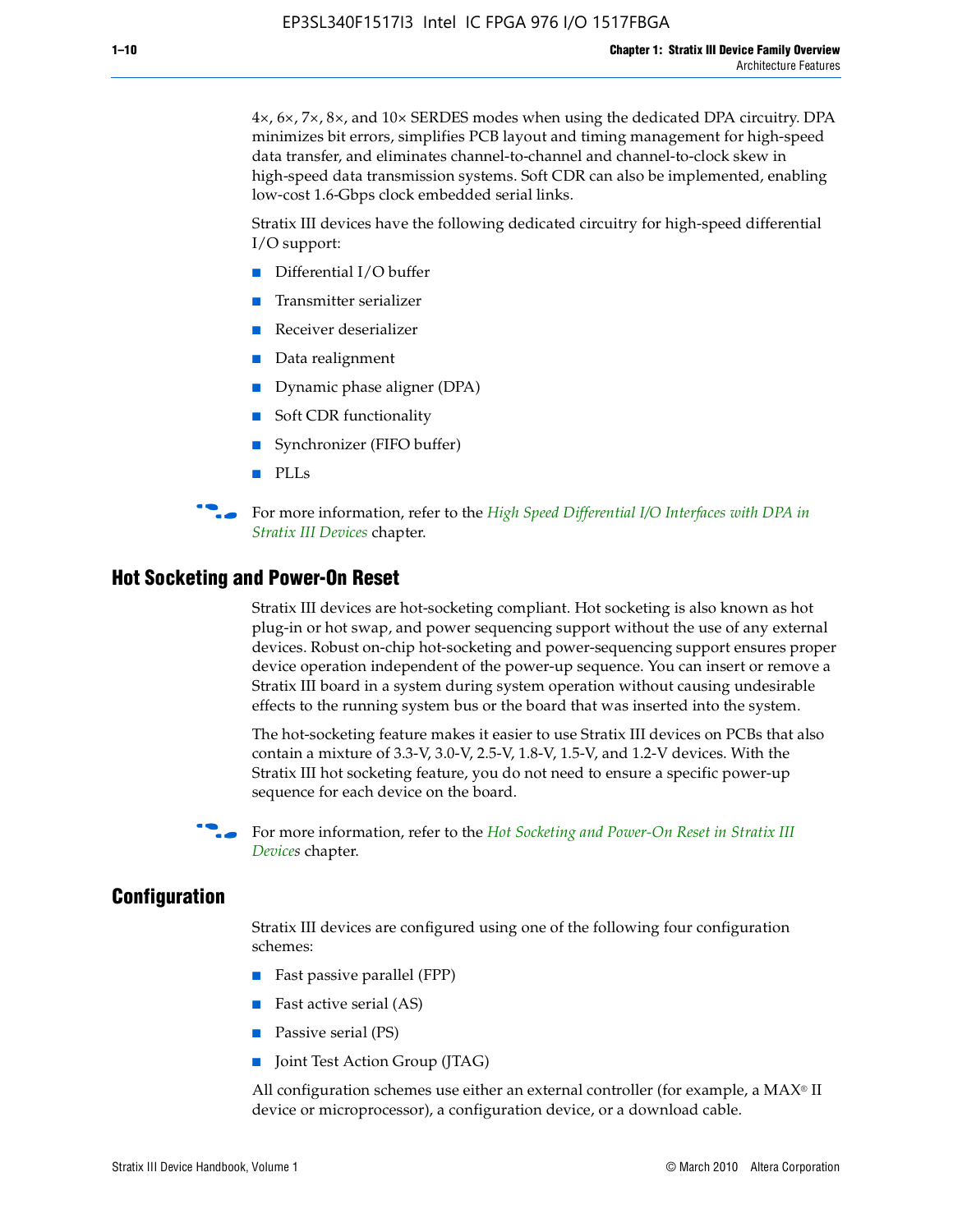Stratix III devices support configuration data decompression, which saves configuration memory space and time. This feature allows you to store compressed configuration data in configuration devices or other memory and transmit this compressed bitstream to Stratix III devices. During configuration, the Stratix III device decompresses the bitstream in real time and programs its SRAM cells.

Stratix III devices support decompression in the FPP when using a MAX II device/microprocessor plus flash, fast AS, and PS configuration schemes. The Stratix III decompression feature is not available in the FPP when using the enhanced configuration device and JTAG configuration schemes.

For more information, refer to the *[Configuring Stratix III Devices](http://www.altera.com/literature/hb/stx3/stx3_siii51011.pdf)* chapter.

# **Remote System Upgrades**

Stratix III devices feature remote system upgrade capability, allowing error-free deployment of system upgrades from a remote location securely and reliably. Soft logic (either the Nios embedded processor or user logic) implemented in a Stratix III device can download a new configuration image from a remote location, store it in configuration memory, and direct the dedicated remote system upgrade circuitry to initiate a reconfiguration cycle. The dedicated circuitry performs error detection during and after the configuration process, and can recover from an error condition by reverting back to a safe configuration image, and provides error status information. This dedicated remote system upgrade circuitry is unique to Stratix series FPGAs and helps to avoid system downtime.



**For more information, refer to the** *[Remote System Upgrades with Stratix III Devices](http://www.altera.com/literature/hb/stx3/stx3_siii51012.pdf)* chapter.

# **IEEE 1149.1 (JTAG) Boundary-Scan Testing**

Stratix III devices support the JTAG IEEE Std. 1149.1 specification. The Boundary-Scan Test (BST) architecture offers the capability to test pin connections without using physical test probes and capture functional data while a device is operating normally. Boundary-scan cells in the Stratix III device can force signals onto pins or capture data from pin or logic array signals. Forced test data is serially shifted into the boundary-scan cells. Captured data is serially shifted out and externally compared to expected results. In addition to BST, you can use the IEEE Std. 1149.1 controller for Stratix III device in-circuit reconfiguration (ICR).

For more information, refer to the *IEEE 1149.1 (JTAG) Boundary Scan Testing in [Stratix III Devices](http://www.altera.com/literature/hb/stx3/stx3_siii51013.pdf)* chapter.

# **Design Security**

Stratix III devices are high-density, high-performance FPGAs with support for 256-bit volatile and non-volatile security keys to protect designs against copying, reverse engineering, and tampering. Stratix III devices have the ability to decrypt a configuration bitstream using the Advanced Encryption Standard (AES) algorithm, an industry standard encryption algorithm that is FIPS-197 certified and requires a 256-bit security key.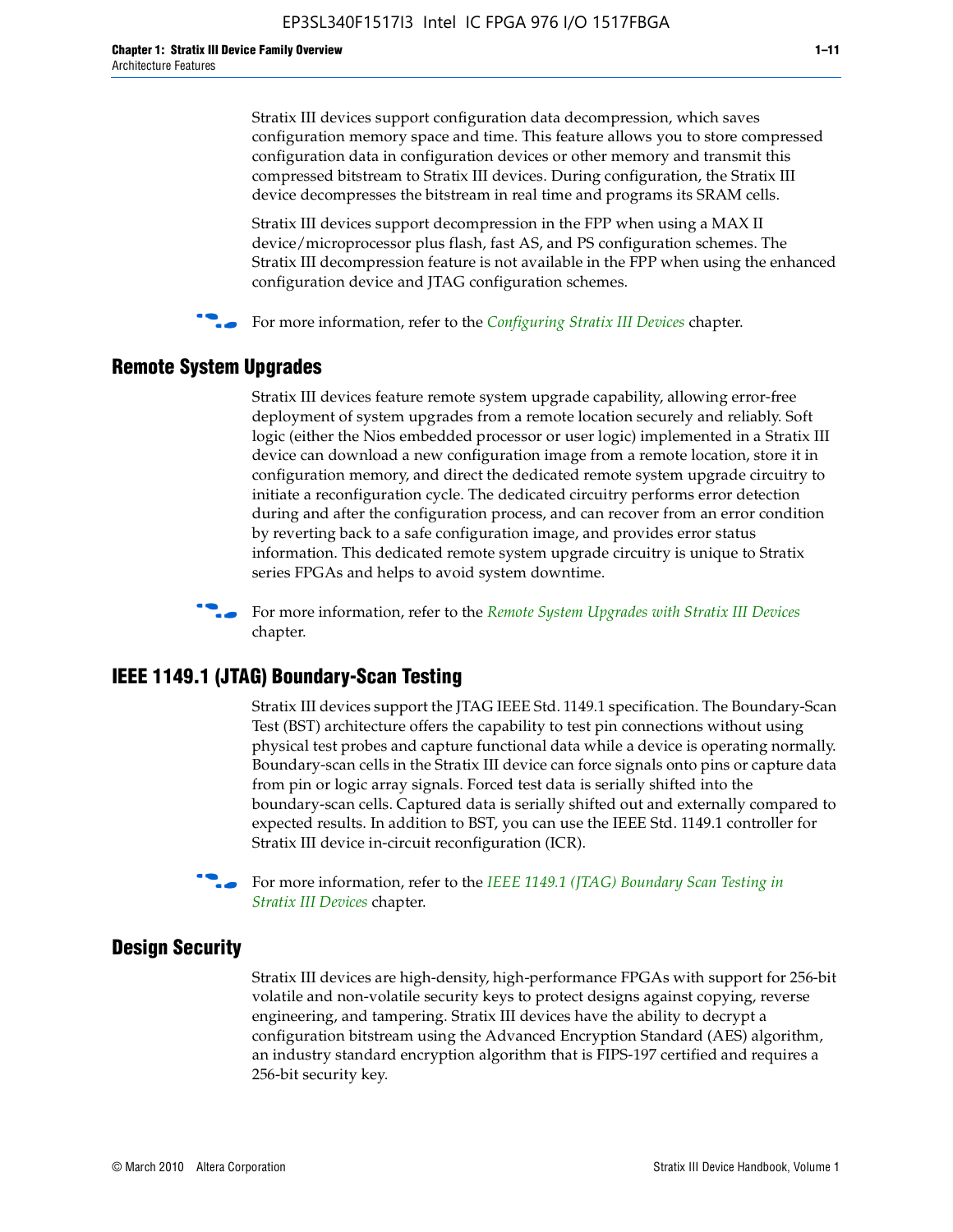The design security feature is available when configuring Stratix III FPGAs using the fast passive parallel (FPP) configuration mode with an external host (such as a MAX II device or microprocessor), or when using fast active serial (AS) or passive serial (PS) configuration schemes.

f For more information about the design security feature, refer to the *[Design Security in](http://www.altera.com/literature/hb/stx3/stx3_siii51014.pdf)  [Stratix III Devices](http://www.altera.com/literature/hb/stx3/stx3_siii51014.pdf)* chapter.

## **SEU Mitigation**

Stratix III devices have built-in error detection circuitry to detect data corruption due to soft errors in the configuration random-access memory (CRAM) cells. This feature allows all CRAM contents to be read and verified continuously during user mode operation to match a configuration-computed CRC value. The enhanced CRC circuit and frame-based configuration architecture allows detection and location of multiple, single, and adjacent bit errors which, in conjunction with a soft circuit supplied as a reference design, allows don't-care soft errors in the CRAM to be ignored during device operation. This provides a steep decrease in the effective soft error rate, increasing system reliability.

On-chip memory block SEU mitigation is also offered using the ninth bit and a configurable megafunction in the Quartus II software for MLAB and M9K blocks while the M144K memory blocks have built-in error correction code (ECC) circuitry.

For more information about the dedicated error detection circuitry, refer to the *SEU [Mitigation in Stratix III Devices](http://www.altera.com/literature/hb/stx3/stx3_siii51015.pdf)* chapter.

#### **Programmable Power**

Stratix III delivers Programmable Power, the only FPGA with user programmable power options balancing today's power and performance requirements. Stratix III devices utilize the most advanced power-saving techniques, including a variety of process, circuit, and architecture optimizations and innovations. In addition, user controllable power reduction techniques provide an optimal balance of performance and power reduction specific for each design configured into the Stratix III FPGA. The Quartus II software (starting from version 6.1) automatically optimizes designs to meet the performance goals while simultaneously leveraging the programmable power-saving options available in the Stratix III FPGA without the need for any changes to the design flow.

For more information about Programmable Power in Stratix III devices, refer to the following documents:

- *[Programmable Power and Temperature Sensing Diode in Stratix III Devices](http://www.altera.com/literature/hb/stx3/stx3_siii51016.pdf)* chapter
- *[AN 437: Power Optimization in Stratix III FPGAs](http://www.altera.com/literature/an/AN437.pdf)*
- *[Stratix III Programmable Power White Paper](http://www.altera.com/literature/wp/wp-01006.pdf)*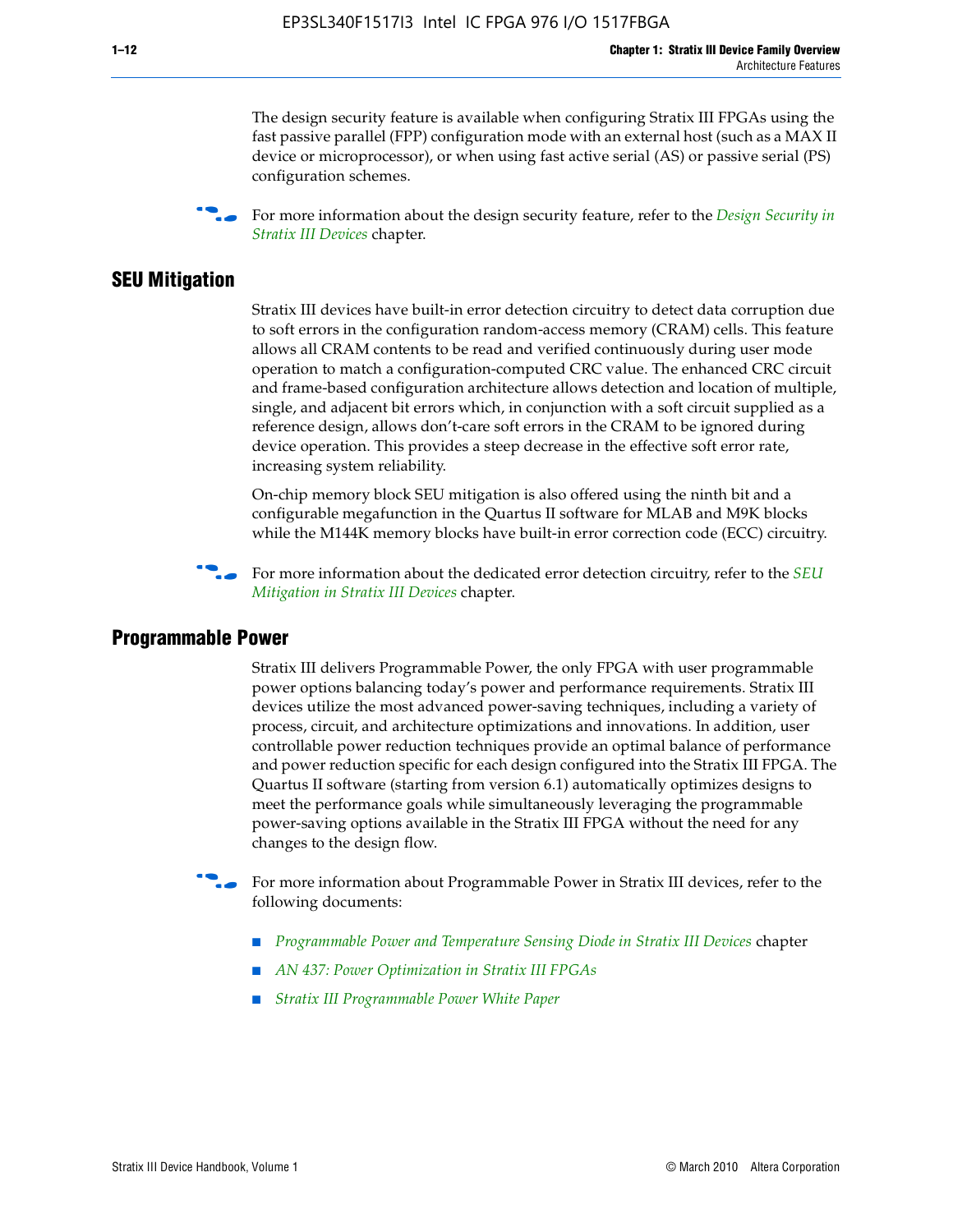# **Signal Integrity**

Stratix III devices simplify the challenge of signal integrity through a number of chip, package, and board level enhancements to enable efficient high-speed data transfer into and out of the device. These enhancements include:

- 8:1:1 user I/O/Gnd/V<sub>cc</sub> ratio to reduce the loop inductance in the package
- Dedicated power supply for each I/O bank, limit of I/Os is 24 to 48 I/Os per bank, to help limit simultaneous switching noise
- Programmable slew-rate support with up to four settings to match desired I/O standard, control noise, and overshoot
- Programmable output-current drive strength support with up to six settings to match desired I/O standard performance
- Programmable output-delay support to control rise/fall times and adjust duty cycle, compensate for skew, and reduce simultaneous switching outputs (SSO) noise
- Dynamic OCT with auto calibration support for series and parallel OCT and differential OCT support for LVDS I/O standard on the left/right banks
- For mor[e](http://www.altera.com/literature/hb/qts/quartusii_handbook.pdf) information about SI support in the Quartus II software, refer to the *[Quartus II Handbook](http://www.altera.com/literature/hb/qts/quartusii_handbook.pdf)*.

For more information about how to use the various configuration, PLL, external memory interfaces, I/O, high-speed differential I/O, power, and JTAG pins, refer to the *[Stratix III Device Family Pin Connection Guidelines](http://www.altera.com/literature/dp/stx3/PCG-01004.pdf)*.

# **Reference and Ordering Information**

The following section describes Stratix III device software support and ordering information.

# **Software Support**

Stratix III devices are supported by the Altera Quartus II design software, version 6.1 and later, which provides a comprehensive environment for system-on-a-programmable-chip (SOPC) design. The Quartus II software includes HDL and schematic design entry, compilation and logic synthesis, full simulation and advanced timing analysis, SignalTap® II logic analyzer, and device configuration.

**For more information about the [Quartus II](http://www.altera.com/literature/hb/qts/quartusii_handbook.pdf) software features, refer to the** *Quartus II* **<b>Fig. 7** *[Handbook](http://www.altera.com/literature/hb/qts/quartusii_handbook.pdf)*.

The Quartus II software supports a variety of operating systems. The specific operating system for the Quartus II software can be obtained from the Quartus II **Readme.txt** file or the *[Operating System Support](http://www.altera.com/support/software/os_support/oss-index.html)* section of the Altera website. It also supports seamless integration with industry-leading EDA tools through the NativeLink® interface.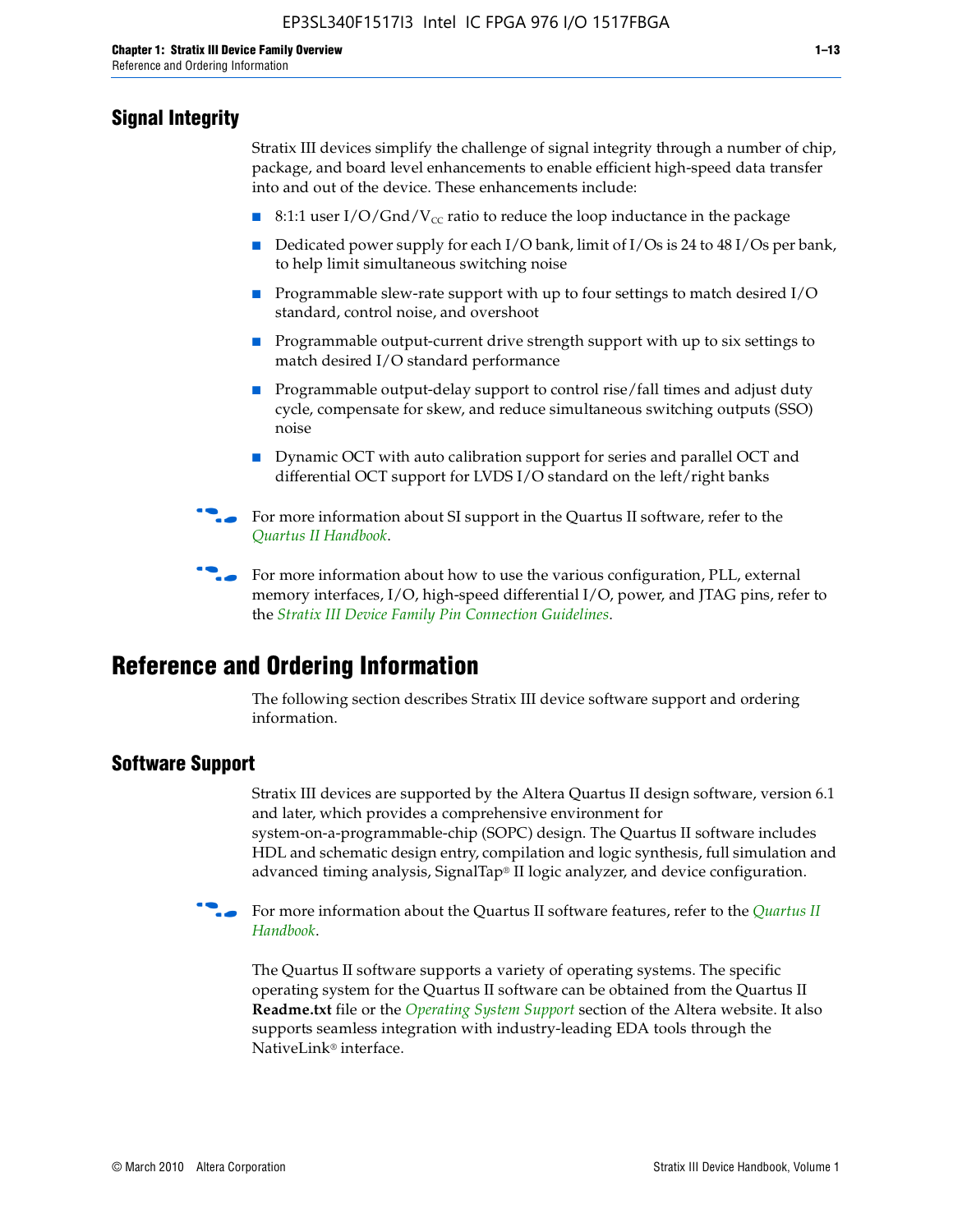# **Ordering Information**

Figure 1–1 shows the ordering codes for Stratix III devices.

For more information about a specific package, refer to the *Stratix III Device Package [Information](http://www.altera.com/literature/hb/stx3/stx3_siii51017.pdf)* chapter.





# **[C](http://www.altera.com/literature/hb/stx3/stx3_siii51012.pdf)hapter Revision History**

Table 1–6 lists the revision history for this chapter.

| <b>Table 1–6.</b> Chapter Revision History (Part 1 of 2) |  |  |  |  |  |
|----------------------------------------------------------|--|--|--|--|--|
|----------------------------------------------------------|--|--|--|--|--|

| <b>Date</b>       | <b>Version</b> | <b>Changes Made</b>                                          |
|-------------------|----------------|--------------------------------------------------------------|
|                   |                | Updated for the Quartus II software version 9.1 SP2 release: |
| <b>March 2010</b> | 1.8            | <b>u</b> Updated Table $1-2$ .                               |
|                   |                | ■ Updated "I/O Banks and I/O Structure" section.             |
| May 2009          | 1.7            | Updated "Software" and "Signal Integrity" sections.          |
|                   |                | Updated "Features" section.                                  |
| February 2009     | 1.6            | <b>u</b> Updated Table $1-1$ .                               |
|                   |                | Removed "Referenced Documents" section.                      |
|                   |                | ■ Updated "Features" section.                                |
| October 2008      | 1.5            | ■ Updated Table 1–1 and Table 1–5.                           |
|                   |                | <b>Updated New Document Format.</b>                          |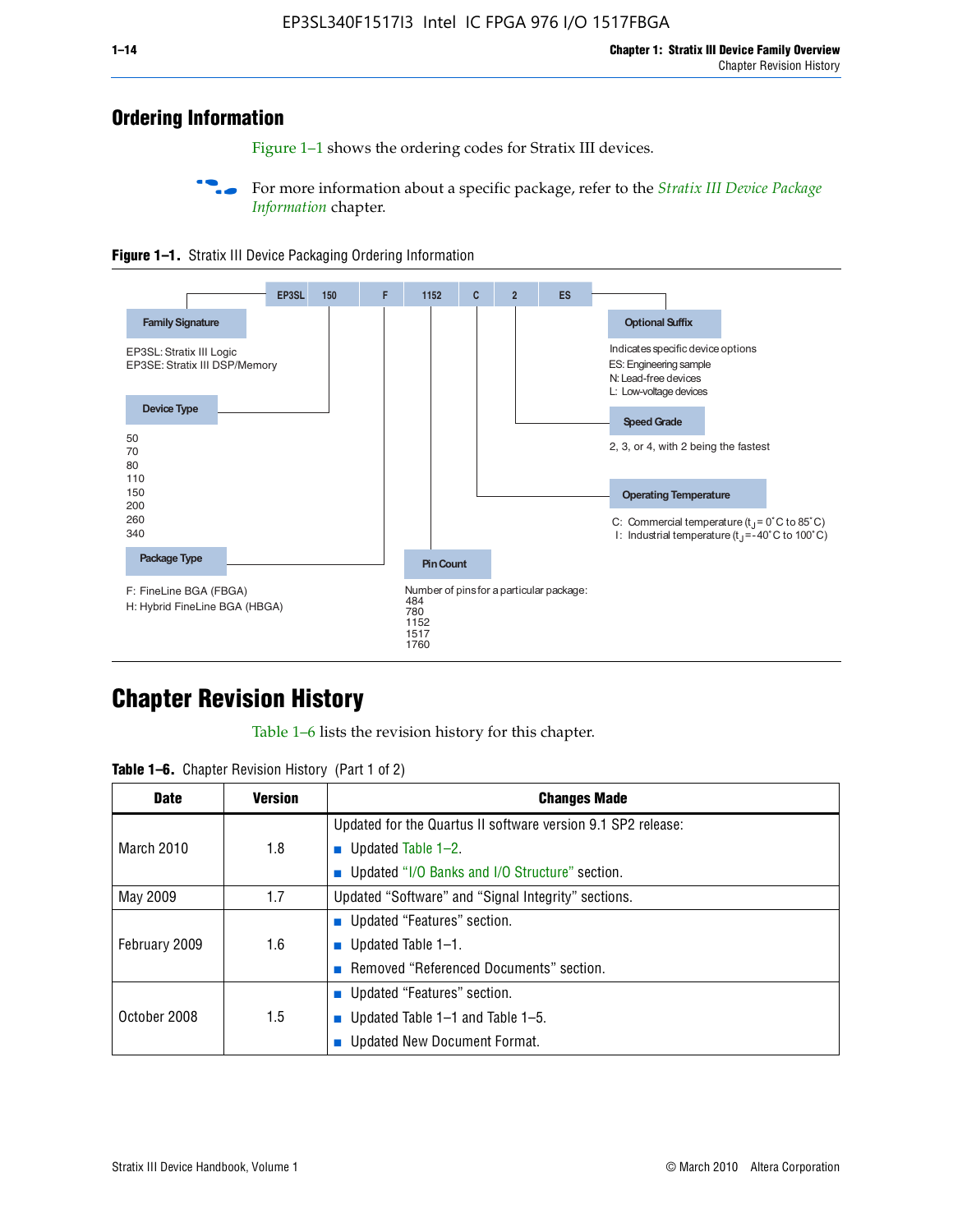#### Table 1–6. Chapter Revision History (Part 2 of 2)

| <b>Date</b>   | <b>Version</b> | <b>Changes Made</b>                                                                             |
|---------------|----------------|-------------------------------------------------------------------------------------------------|
|               |                | <b>Updated "Introduction".</b>                                                                  |
|               |                | ■ Updated Table $1-1$ .                                                                         |
|               |                | <b>u</b> Updated Table $1-2$ .                                                                  |
| May 2008      | 1.4            | Added Table 1–5.                                                                                |
|               |                | ■ Updated "Reference and Ordering Information".                                                 |
|               |                | ■ Updated package type information in Figure $1-1$ .                                            |
| November 2007 | 1.3            | <b>U</b> pdated Table $1-1$ .                                                                   |
|               |                | ■ Updated Table $1-2$ .                                                                         |
|               |                | Minor typo fixes.<br><b>Contract</b>                                                            |
| October 2007  | 1.2            | Added Table 1-4.                                                                                |
|               |                | Added section "Referenced Documents".                                                           |
|               |                | Added live links for references.                                                                |
| May 2007      | 1.1            | Minor formatting changes, fixed PLL numbers and ALM, LE and MLAB bit counts in<br>Table $1-1$ . |
| November 2006 | 1.0            | Initial Release.                                                                                |